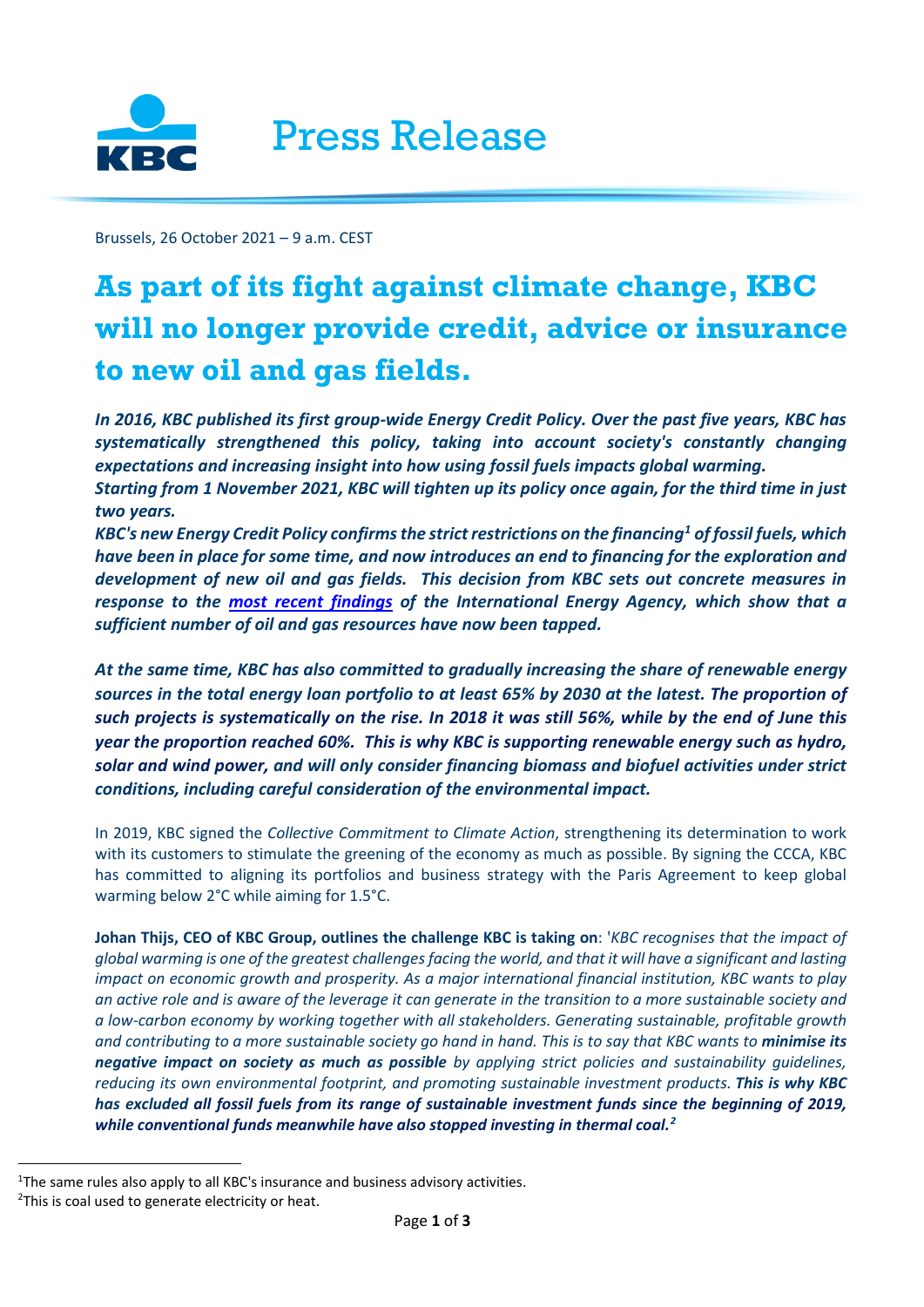*A vision for sustainability needs to move with the changing perceptions and expectations of society. KBC stays connected with the latest developments in this area and involves its stakeholders in an open dialogue by means of publications, such as the Report to Society and the integrated Annual Report, and by a dedicated CSR mailbox. KBC also commissions market research to be conducted in all the countries where it is active and invites a number of stakeholders each year to attend a meeting with the company's top management. This gives KBC a clear idea of what is important to its stakeholders and also enables it to adjust its current and future projects and initiatives more effectively to their expectations.'*

## **Systematic tightening of credit policy for fossil fuels**

### • **2016: KBC's first Energy Credit Policy**

- o End of financing for thermal coal activities, including coal mining and coal-fired power plants.
- o Derogation for the Czech Republic: transition period until 2050 (specific local energy situation: coal accounts for a very large proportion of electricity production and centrally managed heating systems for 40% of Czech households).
- o End of financing for large-scale biomass and biofuel plants.

#### • **2018:**

- o Stricter rules regarding the derogation for the Czech Republic:
	- o ČSOB in the Czech Republic will exit the coal sector.
	- o Exposure to coal-based electricity generation should be scaled back to zero by 2023.
	- o Existing coal-fired central heating plants may still be financed until 2035 at the latest, but only for the purpose of making environmental improvements, and exposure must be decreased in the interim.
- o End of financing for companies specialising only in the extraction of oil and gas.

#### • **2020 – KBC kicks it up a notch**

- o KBC stops financing or insuring new customers if they obtain any energy production capacity (electricity and heat) from coal.
- $\circ$  End of all financing and insurance for coal-related activities and companies by 2030.
- o Financing of import and export transactions relating to thermal coal is excluded.
- o Rules regarding the derogation for the Czech Republic are made stricter still:
	- o KBC will no longer finance or insure heat distribution networks.
	- $\circ$  Ongoing coal-related financing and insurance is phased out at an accelerated pace. Existing customers in the sector can only expect financing for projects that improve the environment or have a social benefit.

#### • **Since April 2021**

- o Widening the scope of the Energy Credit Policy to include companies from all sectors.
- o Additional conditions for existing customers: compulsory submission of a transition plan clearly demonstrating that customers will have fully phased out coal by 2030. (Deadline at end of 2022 for large companies and end of 2023 for smaller companies.)
- $\circ$  Customers may not expand or replace their existing coal-based energy production capacity.
- o Czech Republic: all remaining coal-related financing must be fully phased out by the end of 2021. ČSOB (Czech Division of KBC Group) already achieved this target by the end of June 2021.
- o For coal producer and power plant subcontractors: no more financing or insurance for specific transactions concerning parts which are essential to the operation of these companies and plants (e.g., cooling towers, conveyor belts for mines, excavators, etc.)
- $\circ$  For existing customers, KBC is still prepared to finance under strict conditions energy transition projects with a demonstrable benefit for the energy transition.